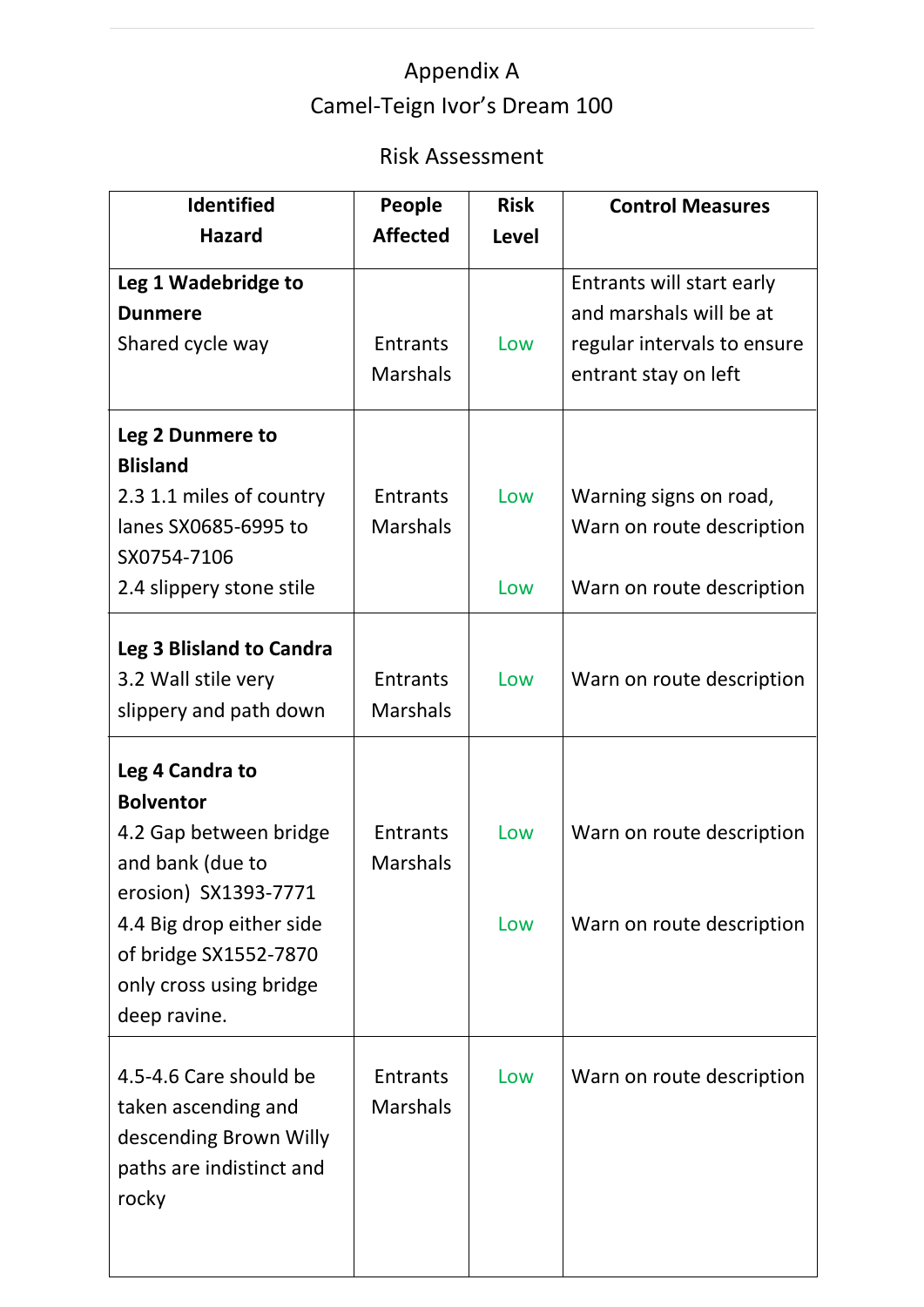| Leg 5 Bolventor to<br><b>North Hill</b><br><b>Navigation to Greymere</b><br>Rock in hours of darkness<br>5.5 2 Large holes<br>SX2311-7703 could be a<br>hazard at night                                                                                        | <b>Entrants</b><br><b>Marshals</b> | Low<br>Low | Place light sticks from gate<br>at SX2252-7716<br>Warn on route description                                   |
|----------------------------------------------------------------------------------------------------------------------------------------------------------------------------------------------------------------------------------------------------------------|------------------------------------|------------|---------------------------------------------------------------------------------------------------------------|
| Leg 6 North Hill to<br><b>Pensilva</b><br>6.5 Navigation problem<br>at night from marker<br>post SX2535-7471 to<br>granite outcrop at Sharp<br>Tor SX2535-7381                                                                                                 | <b>Entrants</b><br><b>Marshals</b> | Low        | Place light sticks from<br>SX2535-7471 to<br>SX2535-7381                                                      |
| Leg 7 Pensilva to<br><b>Callington</b><br>7.2 Scrawston Farm<br>SX3134-7083 Large<br>manure heap partially<br>blocking path making<br>gate way slippery, barbed<br>wire on gate<br>7.3 Path has steep drop<br>to right use handrail to<br>cross steps and wall | <b>Entrants</b><br><b>Marshals</b> | Low<br>Low | Ask Farmer to clear and<br>add to route description<br>Warn on route description<br>Warn on route description |
| Leg 8 Callington to<br><b>Luckett</b><br>8.3 Busy road between<br>SX3630-7051 to<br>SX3675-7038                                                                                                                                                                | <b>Entrants</b><br><b>Marshals</b> | Low        | Warn on route<br>description and put out<br>warning signs                                                     |
| <b>Leg9 Luckett to Tavistock</b><br>9.2 Very muddy rutted<br>track with wobbly bridge,<br>trip hazard in the dark                                                                                                                                              | Entrants<br><b>Marshals</b>        | Low        | Warn on route description                                                                                     |
|                                                                                                                                                                                                                                                                |                                    |            |                                                                                                               |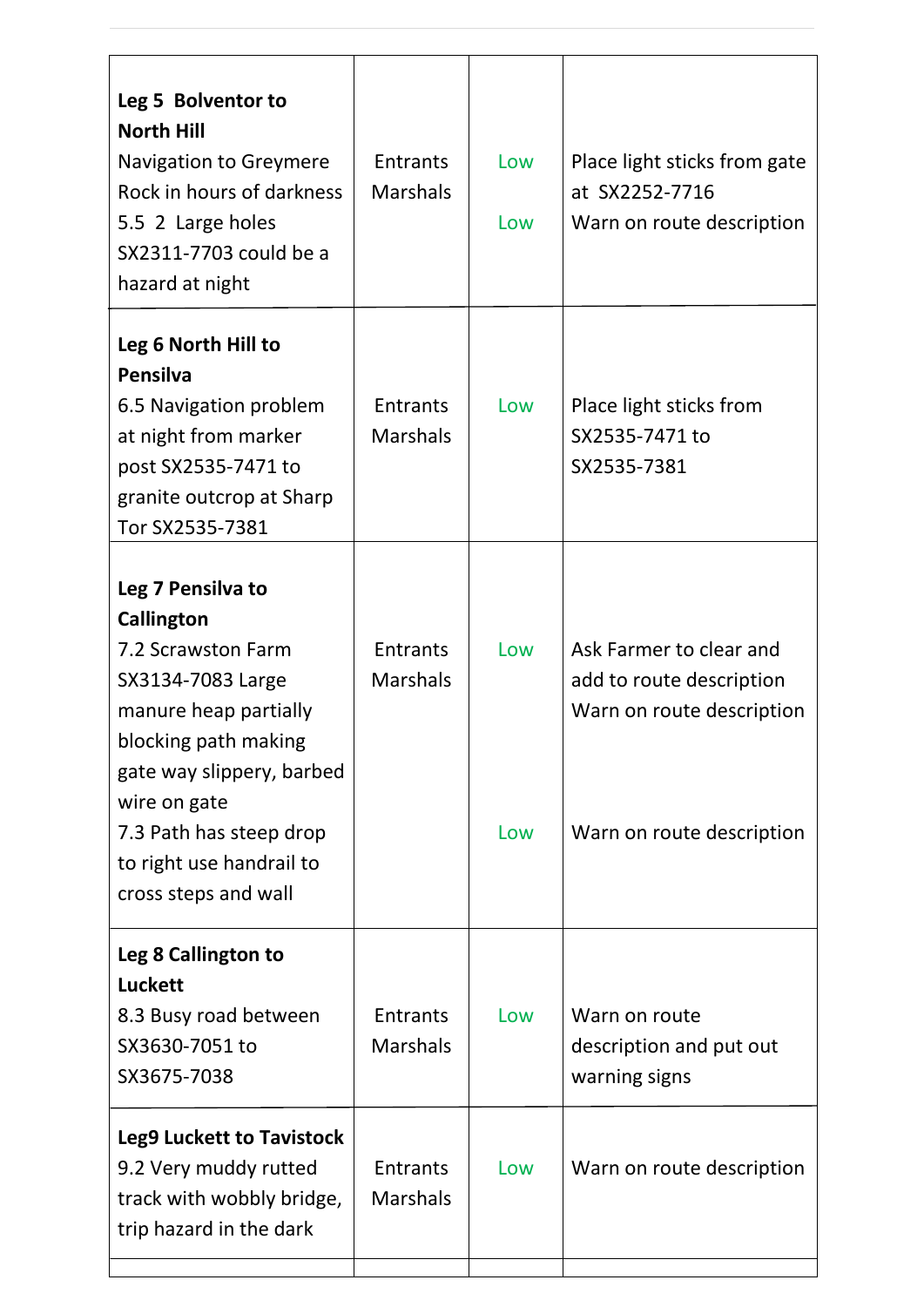| Leg 10 Tavistock to<br>Princetown                 |                                    |     |                                                       |
|---------------------------------------------------|------------------------------------|-----|-------------------------------------------------------|
| 10.1 Busy road crossing<br>A386                   | <b>Entrants</b><br><b>Marshals</b> | Low | Warn on route description<br>to cross road at traffic |
|                                                   |                                    |     | island                                                |
| Leg 11 Princetown to<br><b>Huccaby Farm</b>       |                                    |     |                                                       |
| 11.9 High stone stile with                        | <b>Entrants</b>                    | Med | Warn on route description                             |
| big drop other side                               | <b>Marshals</b>                    |     |                                                       |
| SX6587-7287, fall hazard                          |                                    |     |                                                       |
| Leg 12 Huccaby Farm to                            |                                    |     |                                                       |
| <b>Ashburton</b>                                  |                                    |     |                                                       |
| 12.1 Awkward stile and                            | <b>Entrants</b>                    | Low | Warn on route description                             |
| rocky path SX6687-7322<br>slip and trip hazard in | <b>Marshals</b>                    |     |                                                       |
| dark.                                             |                                    |     |                                                       |
| 12.2 Busy road especially                         |                                    | Low | Warning signs on road                                 |
| on Bank Holidays                                  |                                    |     |                                                       |
| SX6715-7322 to                                    |                                    |     |                                                       |
| 67567330                                          |                                    |     |                                                       |
| 12.3 SX6756-7330 to                               |                                    | Low | Warn on route description                             |
| SX6684-7347 Road not to<br>be used, busy          |                                    |     |                                                       |
| 12.7 Path under bridge is                         | <b>Entrants</b>                    | Med | Warn on route description                             |
| uneven and slippery                               | <b>Marshals</b>                    |     |                                                       |
| close to fast running                             |                                    |     |                                                       |
| deep water                                        |                                    |     |                                                       |
| 12.11 Busy road                                   |                                    | Med | Warn on route description                             |
| SX7416-6969 to                                    |                                    |     | and erect warning signs                               |
| SX7445-6962                                       |                                    |     |                                                       |
| Leg 13 Ashburton to                               |                                    |     |                                                       |
| Liverton                                          |                                    |     |                                                       |
| 13.4 Owlacombe Farm                               | <b>Entrants</b>                    | Low | Warn on route description                             |
| country lane for 1 mile                           | <b>Marshals</b>                    |     | and erect warning signs                               |
| SX7646-7279 to                                    |                                    |     |                                                       |
| SX7765-7384                                       |                                    |     |                                                       |
|                                                   |                                    |     |                                                       |